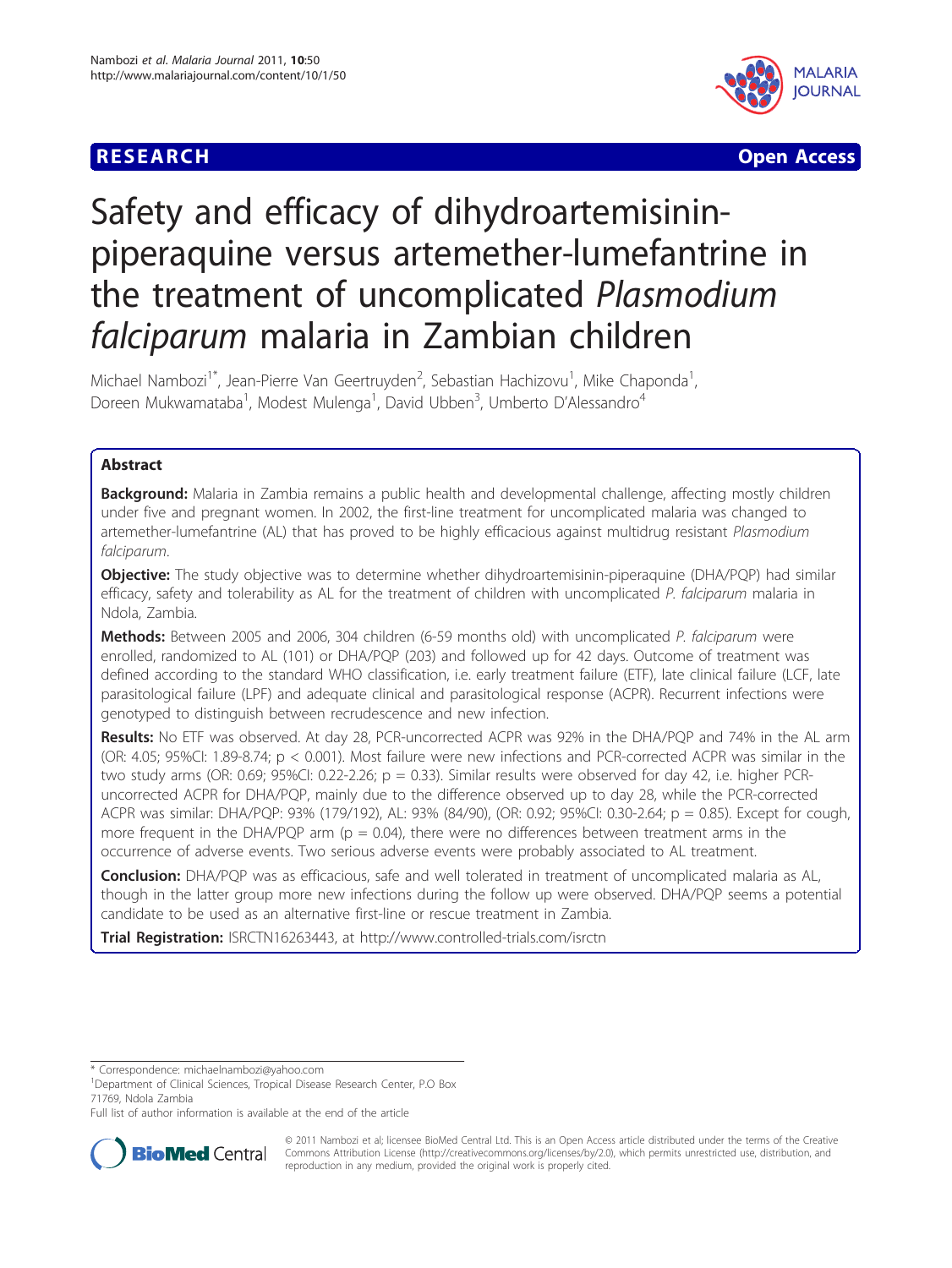## Background

In Zambia, chloroquine (CQ) has been for a long time the first-line treatment of uncomplicated malaria [[1\]](#page-7-0). Reduced in vivo CQ sensitivity was first reported in 1978 [[2\]](#page-7-0) and CQ resistance in 1983 [\[3](#page-7-0)]. In 1996, sulphadoxine-pyrimethamine (SP) was recommended by the malaria control programme as rescue treatment if CQ failed [[4\]](#page-7-0). Between 1996 and 2000, CQ and SP in vivo tests in children under the age of five conducted in eleven malaria sentinel sites showed that CQ resistance (based on 14 days follow up) was as high as 52% in some areas (range: 12.8-52.0%). In 1998, in the Western Province, parasitological resistance (RII-RIII) to CQ (7 day follow up) was 60% and that to SP 26% (14-day follow up), a figure higher than previously reported [[5\]](#page-7-0), raising concerns about the efficacy of the recentlyintroduced SP as it was the rescue treatment in case of CQ treatment failure. By 2000, some neighbouring countries like Kenya, Malawi, South Africa, Tanzania, Botswana and Zimbabwe had changed their first-line treatment for uncomplicated malaria from CQ to SP [\[6](#page-7-0)]. Considering the high resistance to CQ and SP and the WHO recommendation in 2001 to use artemisininbased combination therapy (ACT) to combat drug resistant falciparum malaria [[7\]](#page-7-0), the Zambian Ministry of Health (MoH) decided in 2002 to adopt artemetherlumefantrine (AL) as first-line treatment for uncomplicated Plasmodium falciparum malaria [[1](#page-7-0),[8\]](#page-7-0). AL was recommended despite concerns at that time over its use in pregnant women and children under 10 kg, the need of a fatty meal for the optimal absorption of lumefantrine, the short shelf life (2 years), its sustainability and cost. Indeed, it was estimated that the cost of AL needed to treat all malaria cases would exceed the total MoH allocation for basic health care [[1\]](#page-7-0). Few alternatives were available [[1\]](#page-7-0) and since there were no data on AL use in Zambia, pharmacovigilance to monitor its tolerance was recommended. Nevertheless, AL was deployed as first line drug with remaining concerns whether sufficient health staff had been trained on its use and the risk of a vertically oriented approach as opposed to strengthening the health service provision. During this transition period, between 2003 and 2005, a clinical trial carried out in Ndola on adult patients showed that AL was significantly more efficacious than SP [[9](#page-8-0)]. In 2005, a study comparing dihydroartemisininpiperaquine (DHA/PQP) with AL for the treatment of uncomplicated P. falciparum malaria in children was carried out in Ndola. This was part of a phase III multicentre study done, besides Zambia, in four other African countries (Burkina Faso, Kenya, Mozambique and Uganda) [[10\]](#page-8-0). More detailed results of the Zambian study are presented below.

## Methods

## Study site and population and design

The study (randomized and open-label) was conducted between September 2005 and May 2006 in Ndola, Zambia, where four peri-urban health centres (Chifubu, Chipulukusu, Lubuto and Masala) were identified for the recruitment of the patients. The study was sponsored by the Sigma-Tau, Industrie Farmaceutiche Riunite, Italy, and funded by Medicines for Malaria Venture (MMV). In Zambia, in 2006, malaria prevalence in children under five was on average 22% [[11](#page-8-0)]. In Ndola, the malaria incidence (confirmed and suspected cases) estimated with the information collected by the health management information system (HMIS) was 44.9% (449/1,000) in 2005 and 28.0% (280/1,000) in 2009, showing a marked decline over a relatively short period [[12](#page-8-0)]. In this peri-urban study area, the malaria endemicity is mesoendemic. It has a seasonal transmission which peaks between November and May.

#### Study procedures

Children 6-59 months old attending the health facilities with suspected malaria were included if they fulfilled the following inclusion criteria: body weight >5 kg; microscopically confirmed P. falciparum mono-infection with asexual parasite densities between 2,000 and 200,000/μl; fever (axillary temperature ≥37.5°C) or history of fever in the preceding 24 h. Patients were not recruited if they met at least one of the following exclusion criteria: severe malaria or other danger signs; acute malnutrition (weight for height <70% of the median National Center for Health Statistics/WHO reference) [[13,14\]](#page-8-0) or any other concomitant illness or underlying disease; contra-indication to receive the trial drugs or history of treatment with any anti-malarial drug or drug with anti-malarial activity within the 14 days preceding enrolment. Patients satisfying the inclusion/exclusion criteria were enrolled if the parent/ guardian signed a detailed written informed consent translated in local language, Bemba.

Patients were individually randomized according to a 2:1 (DHA/PQP:AL) scheme so as to have more patients in the DHA/PQP arm to provide better estimates for its cure rates and more cases for the integrated safety data base. A total of 304 study participants were enrolled. A randomization list was generated by an independent off site contract research organization (CRO), with each treatment allocation concealed in opaque sealed envelopes that were opened only after the patient's recruitment.

Both drugs were co-formulated, fixed-dose ACTs and they were administered under direct supervision during three consecutive days, according to the patient's body weight. AL (Coartem™, Novartis, Switzerland) was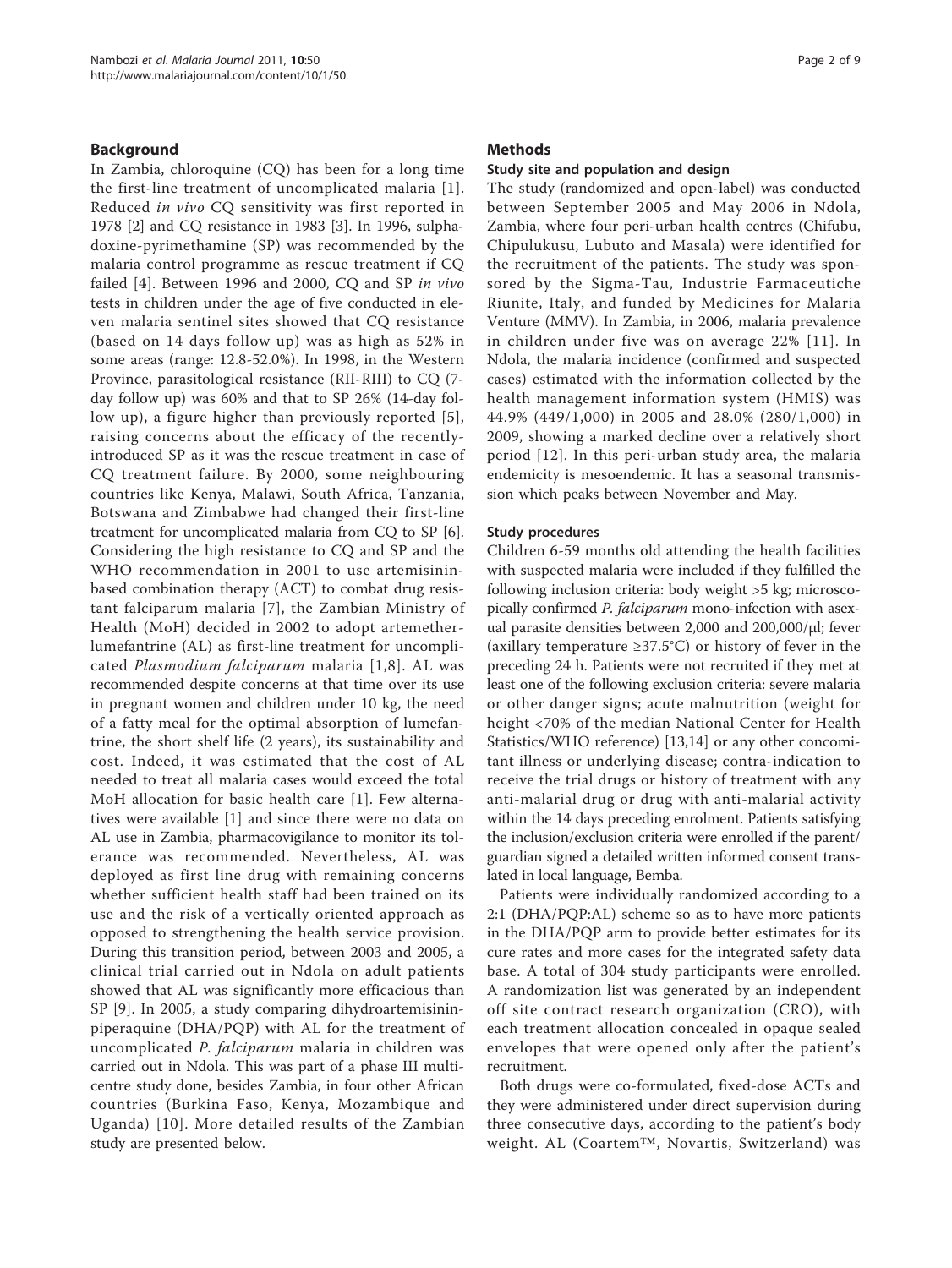administered twice a day (at enrolment and at 8, 24, 36, 48 and 60 h) according to the following dosage: weight 5-14 kg: one tablet per dose; weight 15-24 kg: two tablets per dose; weight 25-34 kg: three tablets per dose. DHA/PQP (Eurartesim™, Sigma-Tau, Italy) was given once daily, at the standard dosage of 2.25 mg/kg and 18 mg/kg per dose of DHA and PQP, respectively, rounded up to the nearest half tablet. To facilitate the correct dosing of DHA/PQP, two formulations were used (DHA 20 mg + PPQ 160 mg and DHA 40 mg + PPQ 320 mg). In case of vomiting, a full dose was repeated if this occurred within the first half an hour or half a dose if it occurred between 30 minutes and 1 h. In agreement with the instruction of the manufacturer, AL was administered concomitantly with milk to facilitate the absorption of lumefantrine, while DHA/PQP was administered only with some water. For infants, drugs were crushed, mixed with water and administered as slurry. In order to minimize bias, treatment allocation was concealed until recruitment of the patient was completed. Both patient allocation to the different analysis populations and assessment of the primary end-point were made by staff blinded to the treatment assignment and before availability of the PCR results.

## Ethical considerations and patient safety

The study was approved by a local institutional ethics committee (Tropical Diseases Research Centre Ethics Committee) and the ethical and scientific committee of the Institute of Tropical Medicine, Antwerp, Belgium. The trial was conducted under the provisions of the Declaration of Helsinki (2002) and in accordance with Good Clinical Practices guidelines set up by the International Conference on Harmonization. A Study Steering Committee, a Data Monitoring Committee and a Clinical Development Committee were created prior to the beginning of the trial, and worked independently to harmonize and monitor the study. The trial was registered prior to the enrolment of the first patient in the International Standard Randomized Controlled Trials Register, number ISRCTN16263443, at [http://www.controlled](http://www.controlled-trials.com/isrctn)[trials.com/isrctn.](http://www.controlled-trials.com/isrctn)

# Treatment follow-up, clinical and laboratory procedures

All children were kept at the health facility for the threeday dosing period. The mother/guardian was asked to return with the child for scheduled visits on days 7, 14, 21, 28, 35 and 42 post-treatment, or if any symptoms occurred. Field workers traced patients missing any visit. For each visit, a physical examination was performed by the study clinicians, vital signs were recorded and axillary temperature measured with an electronic thermometer. Adverse events and serious adverse events were recorded and monitored throughout the study.

The study was monitored by an external CRO who carried out visits on a monthly basis. Rescue treatment for recurrent parasitaemia was quinine 10 mg/kg orally three times a day for 7 days. All participants received a free insecticide-treated bed net at recruitment.

Capillary or venous blood was taken at every visit. Thick and thin blood films were prepared, dried and Giemsa-stained, and parasite density estimated by counting the number of asexual parasites in 200 white blood cells (WBC), assuming a standard WBC count of 8,000/μl. In addition, quality control was performed on 20% of all the slides at a central laboratory. Samples for haematology (full blood count) and biochemistry (liver and renal function) were taken at enrolment, at days 3, 28 and 42, and at any other visit if judged necessary by the clinician. For PCR analysis, three blood spots were collected on filter paper (Whatmann 3 MM) at enrolment and at any visit after day 7. Each filter paper was dried and individually stored in a plastic bag containing silica gel. All filter papers were subsequently transferred to the Institute of Tropical Medicine (Antwerp, Belgium) where centralized genotyping was conducted. Purification of DNA was conducted as previously described [[15\]](#page-8-0). Three polymorphic genetic markers MSP1, MSP2 and GluRP were used to distinguish recrudescence from new infections (PCR-corrected). Recrudescence was defined as at least one identical allele for each of the three markers in the pre-treatment and post-treatment samples. New infections were diagnosed when all alleles for at least one of the markers differed between the two samples. All gels were re-read under blinded conditions by an independent expert (National Museum of Natural History, Paris, France). In addition, 20% of the filter papers were re-analysed and assessed by an independent laboratory (Shoklo Malaria Research Unit, Mae Sot, Thailand).

#### Outcome classification

Treatment outcome was established according to standard WHO classification [\[16](#page-8-0)]: Early Treatment Failure (ETF) was defined as one of the following: i) danger signs or severe malaria on days 1, 2 or 3 with parasitaemia; ii) parasite density at day 2 greater than at day 0; iii) parasitaemia on day 3 with axillary temperature ≥37.5°C and iv) parasite density at day 3 equal or greater than 25% of that at day 0. Late Clinical Failure (LCF) was defined as danger signs or severe malaria or parasitaemia with axillary temperature ≥37.5°C between day 4 and day 28 (or 42), without having been previously classified as ETF. Late parasitological failure (LPF) was defined as the reappearance of parasitaemia between day 4 and day 28 (or 42) without fever and without previously meeting any of the criteria for ETF or LCF. An adequate clinical and parasitological response (ACPR)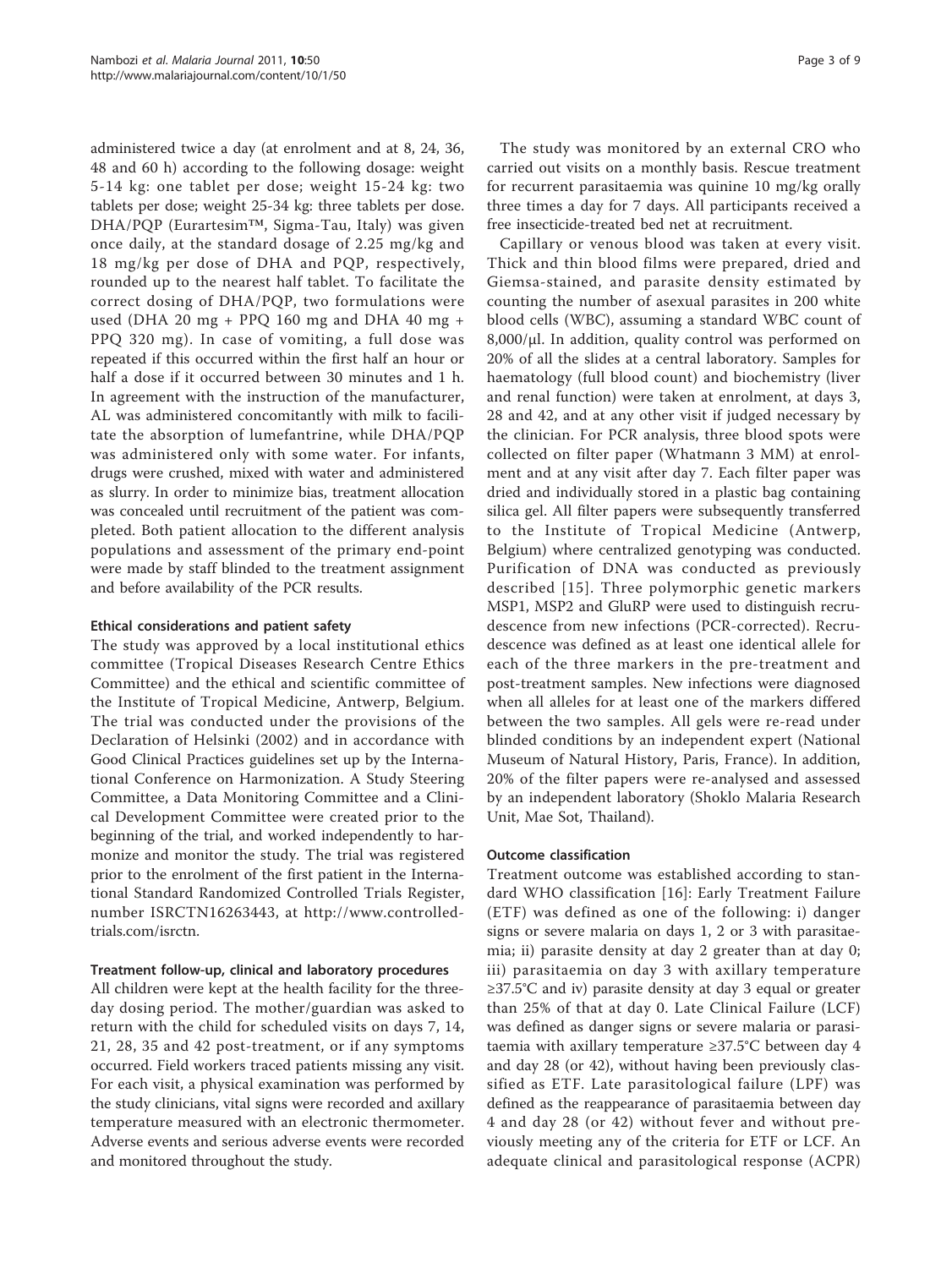<span id="page-3-0"></span>was defined as the absence of parasitaemia by day 28 (or 42) without previously meeting any of the criteria for ETF, LCF and LPF. The number of cases of total treatment failure (TTF) was computed as ETF+LCF+LPF. More detailed analysis of the outcome classification can be found in Table 1.

#### Statistical analysis

The primary endpoint was the PCR-corrected adequate clinical and parasitological response (ACPR) at day 28; secondary efficacy outcomes included PCR-corrected cure rates at day 42, PCR-uncorrected cure rates at days 28 and 42; parasite and fever clearance times, presence and clearance of gametocytes, and haemoglobin (Hb) recovery from baseline to day 28. All standard safety outcomes such as incidence of adverse events, changes from baseline on haematology and clinical chemistry parameters and vital sign variation during the study were also evaluated. The treatment outcome was analysed as per protocol analysis based purely on the standard definitions of early/late clinical and parasitological failure [[16\]](#page-8-0) (Table 1). All cases not strictly matching the WHO definitions and/or the described procedure were reviewed individually at the data review meetings.

ICH GCP guidelines as any untoward medical occurrence that at any dose resulted in death, was life threatening, required hospitalization or prolongation of existing hospitalization, resulted in persistent or significant disability/incapacity.

This is a sub-analysis of a multicentre study designed as a non-inferiority trial. This study, being part of a multicenter clinical trial, was not powered to compare treatments within Zambia. All randomized patients fulfilling the protocol eligibility criteria, having taken at least 80% of the study medication, having completed the day-28 assessment and having an evaluable PCR in case of recurrent parasitaemia were included. All drop-outs and all patients with missing or non-interpretable PCR results were excluded from the PP population. Data was entered using SAS programme. Statistical analysis was done using Epi Info software version 3.4.3 and STATA statistical analysis software package (version 10; Stata Corp.). An univariate analysis was done to characterize the sample of patients in the study. To determine the risk of treatment failure, proportions were compared using the  $\gamma$ 2 or Fisher's exact test. A two sided p-value of ≤0.05 was defined as statistical significant. In the proportional hazard regression, all patients were censored

Table 1 Day 28 and Day 42 uncorrected ACPR (steps 1-11) and PCR-corrected ACPR (steps 1-16) in the different populations of analysis

|                | Step Event to be assessed                                                                                                                                                            | Per Protocol                                                                 | Pure ITT                      |
|----------------|--------------------------------------------------------------------------------------------------------------------------------------------------------------------------------------|------------------------------------------------------------------------------|-------------------------------|
|                | Withdrawal BEFORE OR AT D28: any reason except lost to follow-up                                                                                                                     | Depending on reason, a<br>patient can be excluded or<br>evaluated as Failure | Failure                       |
| $\overline{2}$ | Withdrawal BEFORE OR AT D28: lost to follow-up                                                                                                                                       | Excluded                                                                     | Failure                       |
| $3*$           | Withdrawal AFTER D28: any reason except lost to follow-up                                                                                                                            | Failure                                                                      | Failure                       |
| $4*$           | Withdrawal AFTER D28: lost to follow-up                                                                                                                                              | Failure                                                                      | Failure                       |
| 5              | ETF, LCF, and LPF in accordance with the WHO criteria                                                                                                                                | Failure                                                                      | Failure                       |
| $6***$         | Presence of major protocol violations                                                                                                                                                | Excluded                                                                     | No effect                     |
| $7***$         | Occurrence of adverse events highlighting recurrence of malaria                                                                                                                      | Failure                                                                      | Failure                       |
| $8***$         | Presence of missing parasitaemia at two or more consecutive scheduled visits or presence<br>of an isolated missing parasitaemia not preceded and followed by a negative parasitaemia | Failure                                                                      | Failure                       |
| $9***$         | Administration of drugs with a known or suspected anti-malaria action as rescue treatment                                                                                            | Failure                                                                      | Failure                       |
| $10***$        | Administration of drugs with a known or suspected anti-malaria action as non rescue<br>treatment                                                                                     | <b>Fxcluded</b>                                                              | Failure                       |
| $11***$        | Administration of anti-malarial drugs for Plasmodium vivax, Plasmodium malariae, or<br>Plasmodium ovale during the course of the study in patients not classified as ETF or LTF      | Failure with new infection                                                   | Failure with<br>new infection |
| 12             | PCR not done BETWEEN DAY 4 AND DAY 13                                                                                                                                                | Recrudescence                                                                | Recrudescence                 |
| 13             | PCR: non interpretable or missing or not done BETWEEN DAY 14 AND D28                                                                                                                 | Excluded                                                                     | Recrudescence                 |
| $14***$        | PCR: non interpretable or missing or not done AFTER D28                                                                                                                              | Rule ***                                                                     | Recrudescence                 |
| 15             | $PCR = new infection$ or uncorrected $ACPR = Failure$ with new infection                                                                                                             | <b>Success</b>                                                               | Success                       |
| 16             | $PCR = recruitedescence$                                                                                                                                                             | Recrudescence                                                                | Recrudescence                 |

\* For the Day 42 endpoint.

\*\* All such cases were individually revised at the Blind Data Review meeting. Protocol violations were pre-defined.

\*\*\* Patients for whom the PCR is not interpretable or missing will be assigned the result "recrudescence" or "new infection" according to the ratio between these at the corresponding time point and within each treatment group, separately considered.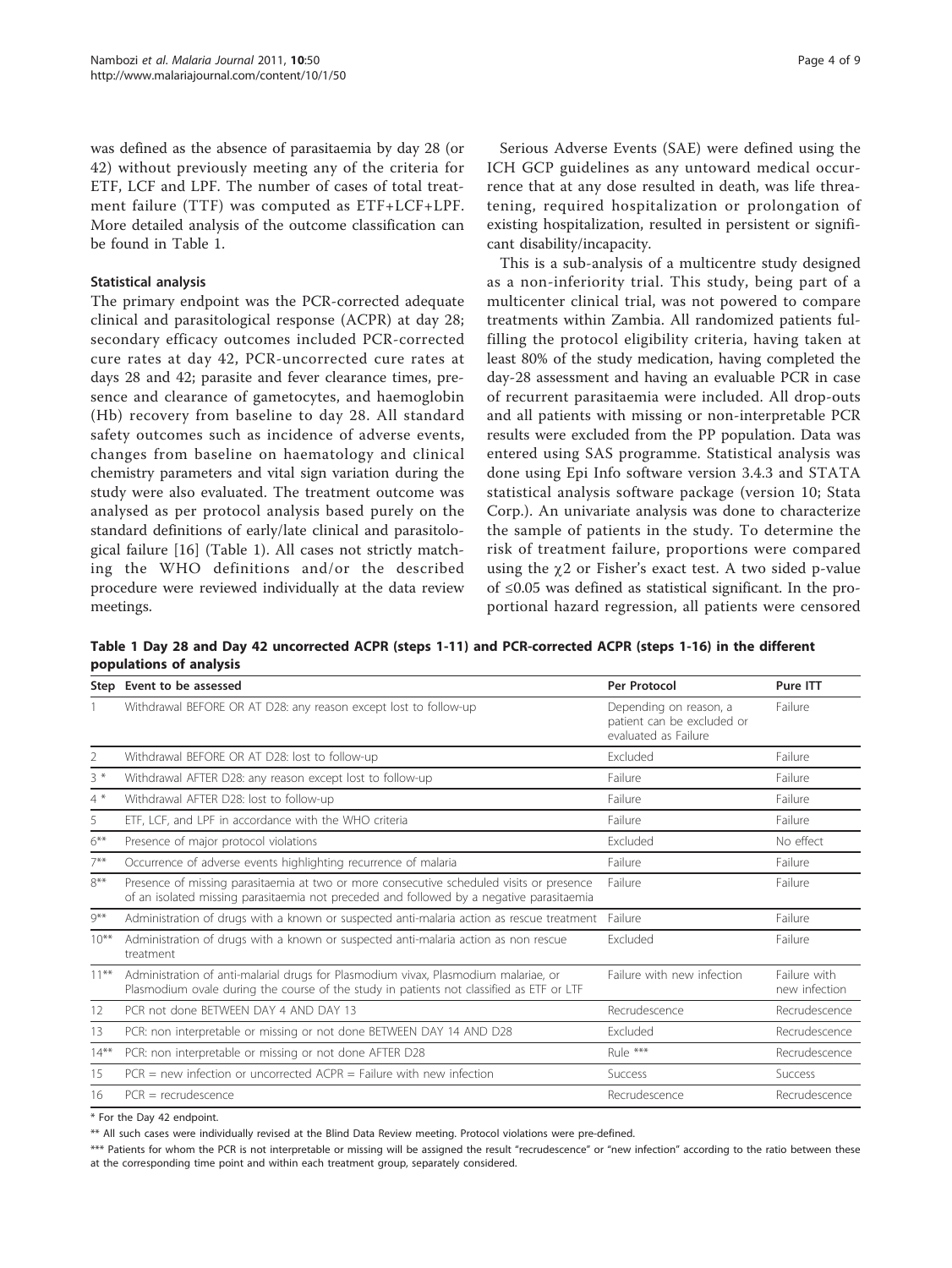at the time of the last recorded visit and the ITT definition was used to define failure or ACPR (Table [1](#page-3-0)). The risk of new infections was compared to the other outcomes.

# Results

## Baseline characteristics and trial profile

Among 3,325 potential patients attending the 4 health facilities, 733 were within the required age, had fever (or history of fever) and peripheral parasitaemia by microscopy. Nevertheless, 429 were not included because the parasite density was outside the required range (49.0%), refused to take part in the study (30.3%), had taken an anti-malarial before screening (5.8%), were coming outside the study site (3.5%) or other (11.4%) (Figure 1). In total, 304 patients were enrolled, 203 were in the DHA/ PQP arm and 101 in the AL arm. At enrolment, the two groups had similar demographic and clinical characteristics (Table 2). Out of the 304 study participants enrolled, 290 (95.4%) completed the follow-up until day 42. The percentage of patients lost to follow up was statistically similar between the two study arms respectively 3.5% (7/203) in the DHA/PQP and 7.0% (7/101) in the AL arm ( $p = 0.08$ ). Parents of one patient in the DHA/ PQP arm withdrew consent, 3 in the DHA/PQP arm and 4 in the AL arm were excluded from the analysis after having wrongly received an anti-malarial drug during follow up in absence of a microscopically confirmed malaria infection or after vomiting twice the study medication. In the end 282 patients, 192 in the DHA/PQP



## Table 2 Baseline characteristics of patients by treatment

| Characteristic                         | DHA/PQP                    | AL                         |
|----------------------------------------|----------------------------|----------------------------|
|                                        |                            |                            |
| Number of patients                     | 203                        | 101                        |
| Number of females (%)                  | 86 (42.4)                  | 42 (41.2)                  |
| Mean weight in $kq$ ( $\pm$ SD)        | 11.2(2.5)                  | 11.7(2.7)                  |
| Mean age in months $(\pm SD)$          | 29.0 (14.1)                | 31.3 (13.8)                |
| Median parasite density/uL (range)     | 35840<br>$(14680 - 77520)$ | 39120<br>$(16600 - 86400)$ |
| Mean haemoglobin in $q/dL$ ( $\pm$ SD) | 8.9(1.7)                   | 9.2(1.8)                   |

The differences in the baseline characteristics between the treatment groups are not significant.

arm and 90 in the AL arm, were used for the per protocol analysis.

# Clinical and parasitological outcomes

No ETF was observed. At day 14, the ACPR for both arms was 100%. At day 28, the percentage of patients with recurrent infection was significantly lower in the DHA/PQP (7.8%, 15/192) as compared to the AL group (25.6%, 23/90) (OR: 0.25; 95%CI: 0.11-0.53; p < 0.001). This difference was seen for both the LCF  $(3.1\% \text{ vs. } 11.1\%; \text{ OR: } 0.26; 95\% \text{ CI: } 0.08-0.80; \text{ p} = 0.007)$ and LPF (4.7% vs. 14.4%; OR: 0.29; 95%CI: 0.11-0.77; p = 0.004) (Table [3](#page-5-0)). Therefore, the PCR-uncorrected ACPR was 92.2% in the DHA/PQP and 74.4% in the AL arm (OR: 4.05; 95%CI: 1.89-8.74; p < 0.001). However, according to the PCR analysis, most treatment failures were due to new infections and were significantly less frequent in the DHA/PQP group (3.1%, 6/192) as compared to the AL (18.9%, 17/90) (OR: 0.14; 95%CI: 0.05-0.39; p < 0.001). Recrudescence was low, 4.7% (9/192) vs. 6.7% (6/90) for DHA/PQP and AL, respectively, and not statistically different between the two study arms (OR: 0.69; 95% CI: 0.22-2.26;  $p = 0.33$ ).

At day 42, the percentage of patients with a recurrent infection was lower in the DHA/PQP (21.9%, 42/192) than the AL group (36.7%, 33/90) (OR: 0.48; 95%CI: 0.27-0.87;  $p = 0.009$ ). Such difference was mainly due to a lower proportion of LCF in the DHA/PQP group compared to AL group (5.8% vs. 14.4%; OR: 0.36; 95% CI: 0.14-0.90;  $p = 0.014$ , while the proportion of LPF did not differ between the two study arms (16.1% vs. 22.2%; OR: 0.67; 95%CI: 0.34-1.32; p = 0.22). As for the estimation at day 28, most recurrent infections were new infections, significantly less in the DHA/PQP (15.1%, 29/192) than in the AL (30.0%, 27/90)group (OR: 0.42; 95%CI: 0.22-0.79; p = 0.003) (Table [3](#page-5-0)). Such difference occurred mainly within the first 28 days as afterwards the occurrence of new infections was similar between the two study groups (12.0% vs. 11.1%). Only four recrudescences were observed after day 28, all of them in the DHA/PQP group. The PCR-corrected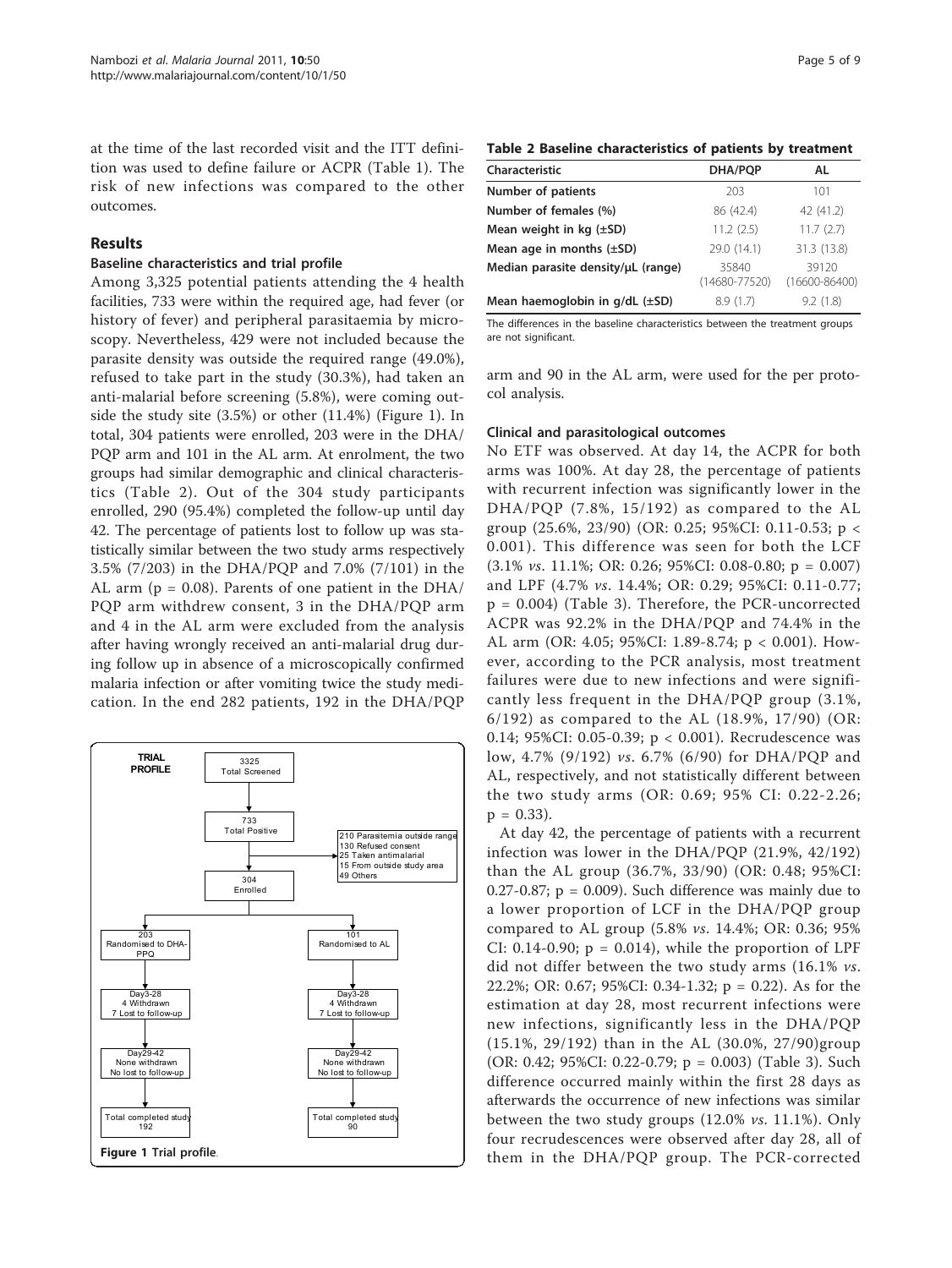|            |                             |                        | p-value             |
|------------|-----------------------------|------------------------|---------------------|
|            |                             |                        |                     |
|            |                             |                        |                     |
| 6(3.1)     | 10(11.1)                    | $0.26$ $(0.08 - 0.80)$ | 0.007               |
| 9(4.7)     | 13 (14.4)                   | $0.29$ $(0.11-0.77)$   | 0.004               |
| 177 (92.2) | 67(74.4)                    | 4.05 (1.89-8.74)       | <<0.001             |
|            |                             |                        |                     |
| 11(5.8)    | 13 (14.4)                   | $0.36$ $(0.41 - 0.90)$ | 0.014               |
| 31(16.1)   | 20 (22.2)                   | $0.67$ $(0.34-1.32)$   | 0.217               |
| 150 (78.1) | 57 (63.3)                   | 2.07 (1.15-3.71)       | 0.009               |
|            |                             |                        |                     |
|            |                             |                        |                     |
| 0(0)       | 3(3.3)                      |                        |                     |
| 9(4.7)     | 3(3.3)                      |                        |                     |
| 183 (95.3) | 84 (93.3)                   | $1.45(0.44 - 4.64)$    | $0.33*$             |
|            |                             |                        |                     |
| 4(2.1)     | 3(3.3)                      |                        |                     |
| 9(4.7)     | 3(3.3)                      |                        |                     |
| 179 (93.2) | 84 (93.3)                   | $0.98$ $(0.32 - 2.90)$ | 0.974               |
|            | DHA/PQP (N = 192) n $(\% )$ | AL $(N = 90)$ n $(\%)$ | Odds Ratio (95% CI) |

<span id="page-5-0"></span>Table 3 PCR-adjusted and unadjusted treatment outcomes by days 28 and 42

\*Fisher exact p values.

ACPR was similar between the two study groups: DHA/ PQP: 93.2% (179/192), AL: 93.3% (84/90), (OR: 0.92; 95%CI: 0.30-2.64; p = 0.85).

Parasite clearance was rapid in both treatment groups (Kaplan-Meier estimate of median time was 2 days in each group, in both populations). About 60% of patients had fever at baseline while at day 2 more than 97% of patients were afebrile in both treatment groups. Gametocyte prevalence at recruitment was similar in both study arms (ITT: DHA-PQP 11.75%; AL 12.94%, p = 0.501; PP: DHA-PQP 11.55%; AL 13.36%, p = 0.326). However, gametocyte carriage measured as rate of person-gametocyte-weeks was significantly higher in the DHA-PQP group than in the AL group, both for the ITT (DHA-PQP: 43.97/1,000; AL: 21.43/1,000; p = 0.005) and the PP (DHA-PQP: 42.65/1,000; AL: 21.23/ 1,000;  $p = 0.006$ ) populations.

In patients with no recurrent parasitemia, hemoglobin was increased at day 28 in both DHA-PPQ arm (+1.39 g/ dL; 95%CI: 1.13-1.66; p < 0.0001) and AL (+0.89 g/dL; 95% CI:  $0.48-1.31$ ;  $p < 0.0001$ ) and was different between treatment groups ( $p = 0.047$ ). In patients with no recurrent parasitemia, hemoglobin was increased at day 42 in both DHA-PPQ arm (+1.91 g/dL; 95%CI: 1.23-1.86; p < 0.0001) and AL  $(+1.45 \text{ g}/\text{dL}; 95\%$ CI: 0.95-1.71; p < 0.0001) and was not different between treatment groups ( $p = 0.45$ ).

At day 28 the survival analysis, using the ITT definition, showed a hazard Ratio (HR) (DHA/PQP/AL) of 0.35 for PCR-uncorrected treatment failure (95%CI: 0.21-0.62; p < 0.0001) (Figure 2), 0.17 for new infections (95% CI:0.07-0.43; p < 0.0001) (Figure [3](#page-6-0)) and 0.60 that for true failures (recrudescence) (95%CI:  $0.34-1.40$ ; p =  $0.31$ ) (Figure [4\)](#page-6-0). The survival analysis till day 42 showed a HR of 0.55 (DHA/PQP/AL) for PCR-uncorrected treatment failure (95%CI: 0.37-0.82;  $p = 0.004$ ) (Figure 2), 0.47 for new infections (95%CI: 0.28-0.79; p = 0.005) (Figure [3](#page-6-0)) and 0.70 for true failures (recrudescence) (95%CI: 0.36- 1.34;  $p = 0.29$  (Figure [4](#page-6-0)).

#### Adverse events

Seven serious adverse events (SAE) were observed: three of them for patients (two in DHA/PQP and one in AL) having prolonged hospitalization due to late fever clearance; in addition, in the DHA/PQP group, one patient developed severe malaria and another had persistent

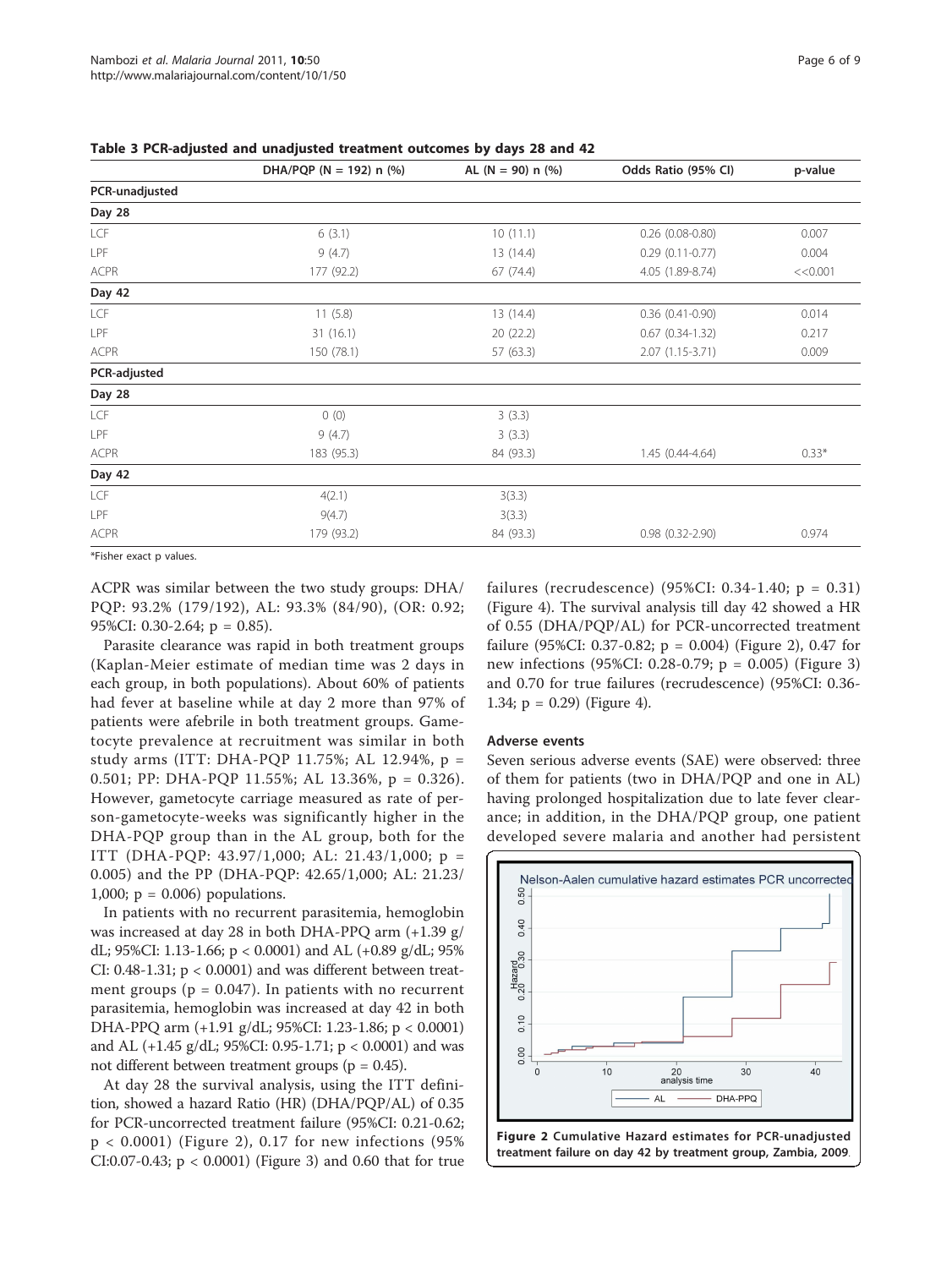<span id="page-6-0"></span>

fever, weakness and anorexia; both were treated with quinine. In the AL group, one patient developed severe anaemia on day 3, possibly associated with study drug, and was treated with quinine and blood transfusion; the other patients had jaundice on day 3, possibly associated to study drug. All patients recovered completely. No deaths were observed during the study.

Both treatments were generally well tolerated and most adverse events were associated with the disease during the initial clinical episode or to the recurrent parasitemia during the follow-up. Cough, attributed to respiratory tract infections, was significantly more frequent in the DHA/PQP arm than the AL arm while diarrhoea was of borderline significance (Table 4).

# **Discussion**

Both DHA/PQP and AL were highly efficacious in treating uncomplicated malaria in Zambian children, even if



Table 4 Proportions of adverse events by treatment group during follow-up

|                              | DHA/PQP<br>$(N = 199)$ | AL<br>$(N = 100)$ | p-Value |
|------------------------------|------------------------|-------------------|---------|
| Anorexia                     | 6.8%                   | 8.3%              | 0.24    |
| Cough                        | 21.2%                  | 15.4%             | 0.04    |
| Diarrhoea                    | 7.1%                   | 3.8%              | 0.051   |
| Fever                        | 12.0%                  | 14.4%             | 0.32    |
| Respiratory tract infections | 11.1%                  | 8.7%              | 0.20    |
| Vomiting                     | 2.6%                   | 3.8%              | 0.29    |

statistically significant differences in favour of DHA/ PQP were observed for the uncorrected ACPR (for LPF the difference was statistically significant only at D28). In addition, the rate of recurrent infections, particularly within the first 28 days of follow up, was significantly higher in children treated with AL. One of the strengths of this study is that it was done in an area of mesoendemic malaria, in children under five, a high risk group, and had a prolonged follow-up period of 42 days not to miss late recrudescences and to reflect the terminal half-lives of the drugs [\[16](#page-8-0)]. One of the limitations was it was not blinded so that an influence on the evaluation of the tolerability cannot be excluded. In terms of robustness of the trial, this weakness was mitigated with a blinded randomization procedure.

In this study, patients treated with DHA/PQP had fewer re-infections, an added advantage as it allows patient haematological recovery before a new infection sets in, especially in high transmission areas. The withdrawal and lost to follow-up rate (7%) were within the WHO recommended limits [[16\]](#page-8-0). There are few studies that have compared these two forms of fixed-dose ACT. One study in Tanzania reported P. falciparum multidrug resistant genes, which were weakly and indirectly associated with a decreased in vitro susceptibility to lumefantrine [[17](#page-8-0)], indicating that resistance may emerge for the long acting partner drugs of the artemisinin derivative. In one Rwandan study, DHA/PQP was well-tolerated and highly efficacious against multidrug resistant P. falciparum [[18\]](#page-8-0). Another study in Uganda reported similar findings, with both drugs (DHA/PQP and AL) having good efficacy and tolerability [[19\]](#page-8-0) Similarly, in a study carried out in Papua Indonesia, half of the patients presented with recurrent parasitaemia by day 42, mostly due to re-infections [\[20](#page-8-0)]. The difference in re-infections in this study and most studies could be explained by the pharmacokinetic properties of piperaquine which has a longer half-life (2-3 weeks) than lumefantrine (4-10 days) [[21,22\]](#page-8-0). Indeed, long acting partner drugs provide protection after initial treatment and can reduce the risk of re-infection in high transmission areas, which, per se, can be seen as a substantial help for the national health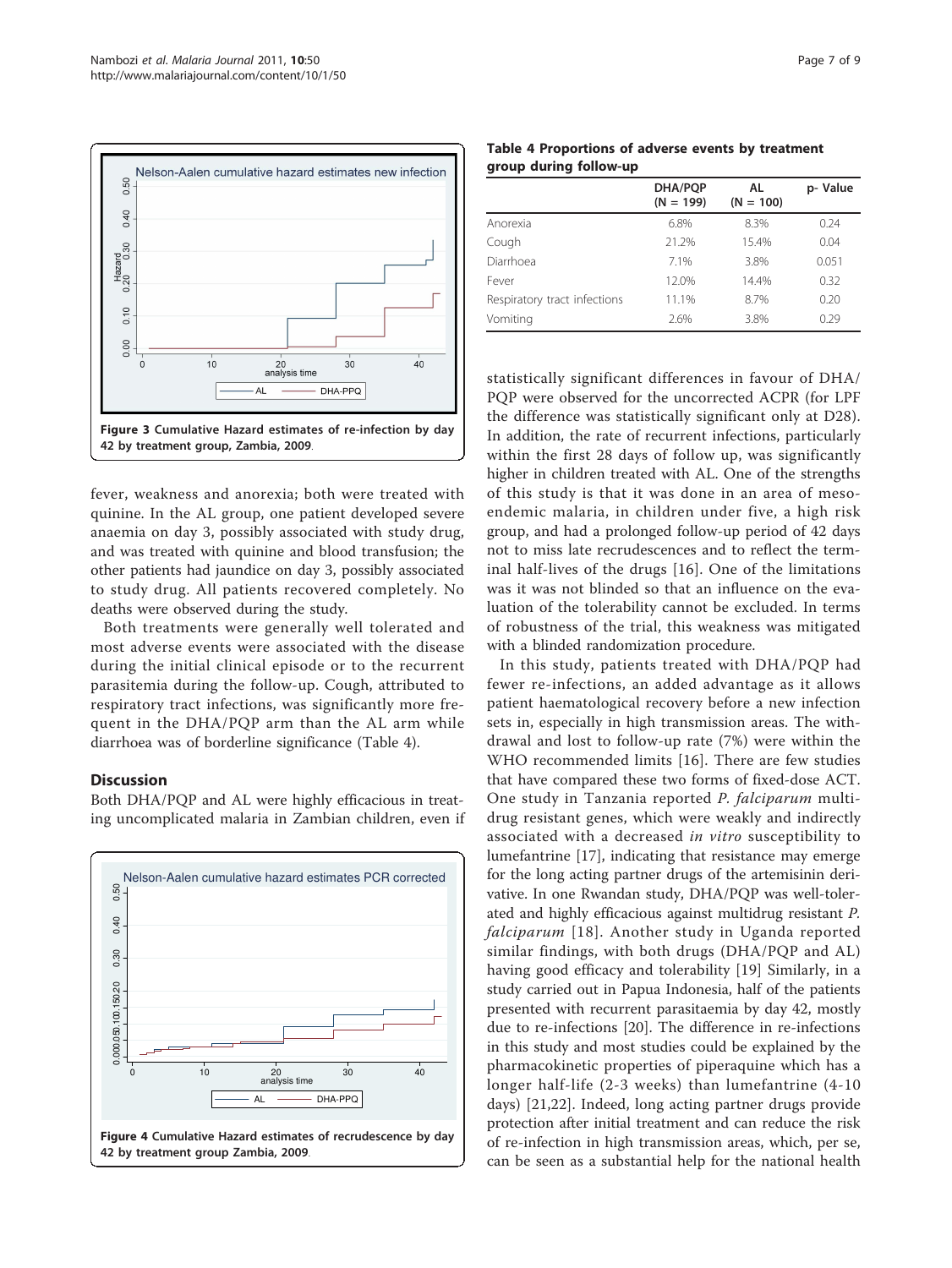<span id="page-7-0"></span>care system. Nevertheless, the persistence of the drug at sub-optimal therapeutic doses may lead to selection of drug resistant parasites [[19\]](#page-8-0). Even in Ndola, where malaria is mesoendemic, the risk of new infections was high, with the potential of selecting resistant parasites [[23\]](#page-8-0). Such theoretical risk, common for all forms of ACT in which one of the components is a long-lasting anti-malarial drug, may be reduced by the use of several ACTs as first-line treatment. This could be feasible as the number of ACTs available today would allow such approach. Finally, a malaria episode occurring a few weeks after treatment, be it a recrudescence or re-infection, is perceived by both the health care providers and the users (patients and families) as another attack needing another course of anti-malarials. From this point of view, employing a treatment with a long post-treatment prophylactic effect could be an advantage.

Both drugs are co-formulated but AL should be administered twice a day for three days whilst DHA/PQP is given once a day for three days. Furthermore, AL should be administered with a fatty meal for an effective absorption of lumefantrine. In Zambia, where 80% of the population is under the poverty level, the staple diet is based on maize [[24\]](#page-8-0), it is difficult to provide a fatty meal for patients before the intake of the drug. This could result in a lower adherence or/and sub-optimal therapeutic doses for AL compared to DHA/PQP. The unsupervised treatment of DHA/PQP and AL has already been shown to be as effective as the supervised treatment [\[25,26](#page-8-0)]. As this study assessed the efficacy, it would be interesting to know the effectiveness of these two drugs.

In summary, DHA/PQP may be a good alternative to AL [\[19](#page-8-0)], but there are still some questions in the context of public health distribution of millions of treatments, about safety (Phase IV), effectiveness, sustainability and cost of newly available forms of ACT, such as DHA/PQP [[27](#page-8-0)]. Furthermore, as the post-treatment prophylaxis is most important in areas of high malaria transmission with a high re-infection rate, the deployment of these new fixed-dose combinations should not necessarily be generalized, rather done according to the local characteristics [[18](#page-8-0),[19](#page-8-0)].

# Conclusion

Considering the above challenges, the direct and indirect costs, and the lessons learnt from the current treatment policy change, DHA/PQP could be employed as rescue and/or alternative treatment to AL or as second-line treatment for patients re-attending the health facility with malaria a few weeks after receiving the first line treatment. This would be a major improvement as compared to the current policy of administering quinine to any suspected case of failure, a policy against the WHO recommendations to use an alternative ACT for the second-line treatment [[28\]](#page-8-0). It would also reserve quinine for the treatment of severe malaria cases. This strategy would limit the impact on the current treatment policy as DHA/PQP would be introduced smoothly into the health system without changing the first line treatment. If effectiveness and cost-effectiveness studies turn out in favour of the DHA/PQP combination, a switch between AL and DHA/ PQP as first-line therapy can still be debated and implemented depending on the malaria endemicity. Whatever the case, DHA/PQP is a credible option to be included in the anti-malarial treatment policy in Zambia.

#### Acknowledgements

The first gratitude goes to the mothers/guardians and children from Ndola district who participated in the study without whom, we would not have reached our goals. Special thanks to TDRC clinical sciences department staff for being able help in data collection. Other staffs in the study were Dr Ignatius Gashongore, Daniel Mutale, Millie Chisenga, Diffie Gondwe, Beth Malunga, and laboratory staff in biochemistry department. We also would like pay our gratitude to the MDC Pharma Services for monitoring the study and MMV for funding it.

#### Author details

<sup>1</sup>Department of Clinical Sciences, Tropical Disease Research Center, P.O Box 71769, Ndola Zambia. <sup>2</sup>International Health Unit, Universiteitsplein 1,BE-2610 Antwerpen (Wilrijk), Antwerp University, Antwerp, Belgium. <sup>3</sup>Medicines for Malaria Venture, P.O Box 1826, 20, rte de Pré-Bois, 1215 Geneva 15, Switzerland. <sup>4</sup>Department Parasitology, Institute of Tropical Medicine, Antwerp, Belgium.

#### Authors' contributions

All authors contributed to the design of the study and assisted with data interpretation. MN, UDA and MM coordinated the study and supervised the enrolment and follow-up of patients. JPVG participated in data entry, collection and analysis of data. All authors participated in the preparation of the manuscript and approved the final version.

#### Competing interests

The authors declare that they have no competing interests.

Received: 19 November 2010 Accepted: 28 February 2011 Published: 28 February 2011

#### References

- Sipilanyambe N, Simon JL, Chanda P, Olumese P, Snow RW, Hamer DH: [From chloroquine to artemether-lumefantrine: the process of drug](http://www.ncbi.nlm.nih.gov/pubmed/18230140?dopt=Abstract) [policy change in Zambia.](http://www.ncbi.nlm.nih.gov/pubmed/18230140?dopt=Abstract) Malar J 2008, 7:25.
- 2. Khan AA, Maguire MJ: [Relative chloroquine resistance of](http://www.ncbi.nlm.nih.gov/pubmed/350347?dopt=Abstract) P. falciparum in [Zambia.](http://www.ncbi.nlm.nih.gov/pubmed/350347?dopt=Abstract) Br Med J 1978, 1:1669-1670.
- 3. Ekue JM, Ulrich AM, Njelesani EK: Plasmodium malaria resistant to chloroquine in a Zambian living in Zambia. Br Med J 1983, 286:1315-1316.
- 4. Barat LM, Himonga B, Nkunika S, Ettling M, Ruebush TK, Kapelwa W, Bloland PB: [A systematic approach to the development of a rational](http://www.ncbi.nlm.nih.gov/pubmed/9705187?dopt=Abstract) [malaria treatment policy in Zambia.](http://www.ncbi.nlm.nih.gov/pubmed/9705187?dopt=Abstract) Trop Med Int Health 1998, 3:535-542.
- 5. Bijl HM, Kager J, Koetsier DW, van der Werf TS: [Chloroquine- and](http://www.ncbi.nlm.nih.gov/pubmed/11044263?dopt=Abstract) [sulfadoxine-pyrimethamine-resistant Falciparum malaria in vivo - a pilot](http://www.ncbi.nlm.nih.gov/pubmed/11044263?dopt=Abstract) [study in rural Zambia.](http://www.ncbi.nlm.nih.gov/pubmed/11044263?dopt=Abstract) Trop Med Int Health 2000, 5:692-695.
- 6. National Malaria Control Center: National malaria situation analysis Lusaka, Zambia: Central Board of Health; 2000.
- 7. World Health Organization: Antimalarial drug combination therapy. Report of a WHO Technical Consultation 2001. WHO/CDS/RBM/2001.35 Geneva, Switzerland: World Health Organization; 2001.
- 8. National Malaria Control Center: National action plan: actions for scale up for impact on malaria in Zambia. In support of the National Malaria Strategic Plan 2006-2011 Lusaka, Zambia: National Malaria Control Center; 2006.